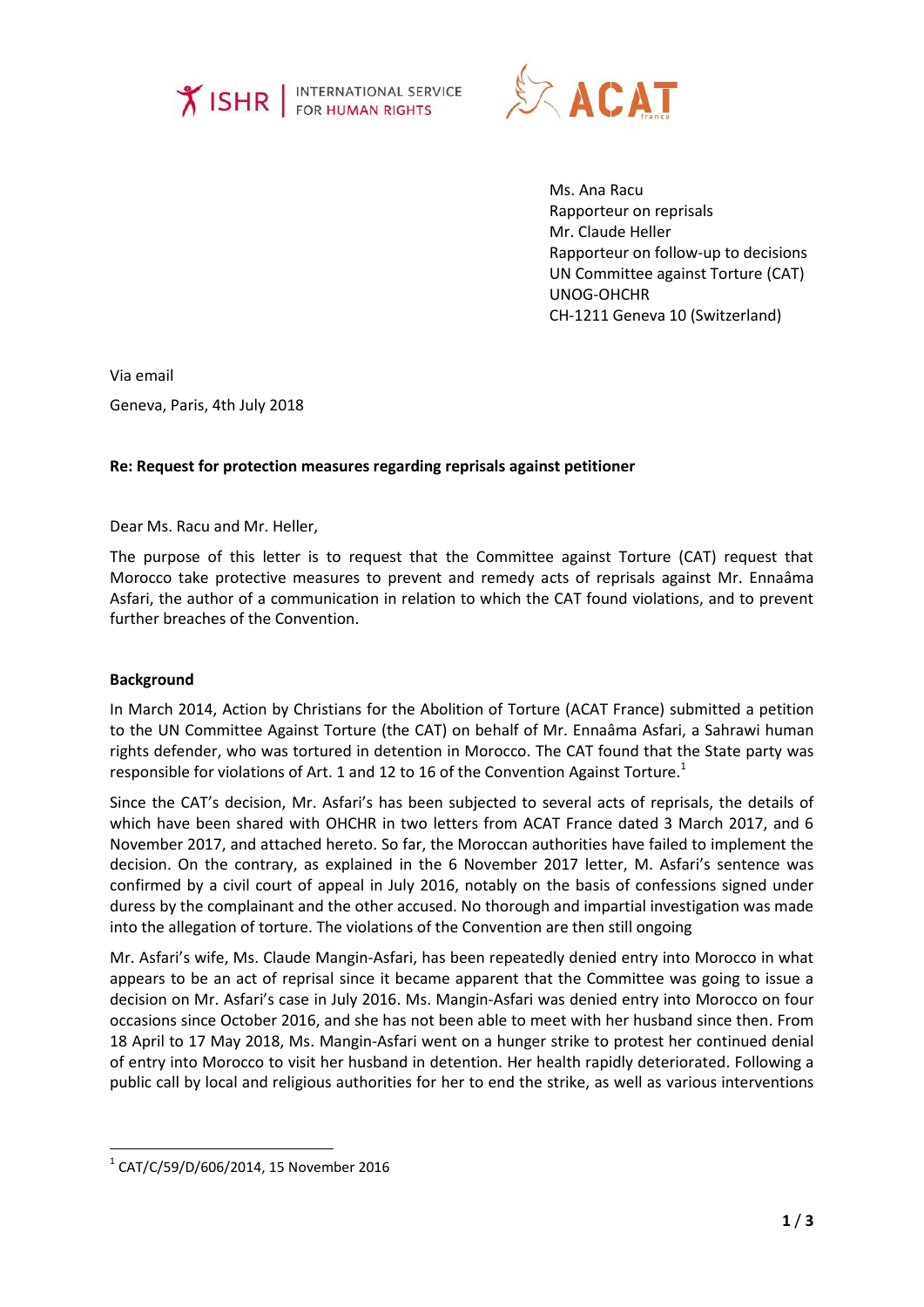from the French Ministry of Foreign Affairs towards their Moroccan counterparts, Ms. Mangin-Asfari interrupted the strike. 2

As outlined in the 6 November 2017 letter, 18 of Mr. Asfari's co-defendants, who were detained with him in El Arjat prison, were transferred to different prisons throughout the country. This appears to be a deliberate and calculated attempt to isolate Mr. Asfari from his co-defendants and divide the group. The group's strong cohesion throughout the seven years of detention allowed its members to support each other psychologically and to coordinate amongst themselves in order to organize their defence at both the national and international levels, including at the CAT. Mr. Asfari played an essential role in this coordination and has then found himself totally isolated, although recently since end April 2018, Mr. Asfari has a possibility to meet with his co-defendants during daily walks.

## **Recent developments**

Mr. Asfari has repeatedly requested to be moved to a prison in Western Sahara in accordance with article 76 of the Fourth Geneva Convention that applies to occupied territories and so that he can be closer to family members. On 6 February, a new prison Director took office at El Arjat prison. Mr Asfari expressed his intention to go on hunger strike until he could be transferred to a different prison in Western Sahara. Mr Asfari was asked to file a request to be moved, in an apparent move to dissuade him to initiate the hunger strike.

Mr. Asfari's cell was emptied and searched on 13 February in a humiliating and intimidating manner: his clothes and books were stepped over by the prison wards, in what appears as a violation of rule 51 of the United Nations Standard Minimum Rules for the Treatment of Prisoners<sup>3</sup>. Subsequently, Mr. Asfari was held in solitary confinement until 13 March 2018.

His brother came from the occupied territory to visit him during this period but was denied access to him. This denial of access which was apparently not justified by the maintenance of security and order is a clear breach of rule 43.3 of the Standard Minimum Rules for the Treatment of Prisoners.

Following the termination of his solitary confinement on 13 March, he was transferred to a Kenitra prison, which is over 1200 Km from his family who lives in occupied Western Sahara.

Since then, Mr. Asfari has been denied access to the prison library and to newspapers in violation of rules 64 and 63 respectively of the Standard Minimum Rules for the Treatment of Prisoners.

## **Requested action**

The San José Guidelines<sup>4</sup> and the CAT Guidelines on Reprisals<sup>5</sup> provide a clear framework to address reprisals against individuals submitting individual complaints to your Committee. Furthermore, the CAT decision G/SO 229/31 MEX (1) of 23 September 2016 establishes a precedent of protective measures by the CAT for the benefit of petitioners following the adoption of views.

In light of the above, the undersigned request that you:

1

<sup>&</sup>lt;sup>2</sup> <https://goo.gl/kgWYCh>

 $3$  The United Nations Standard Minimum Rules for the Treatment of Prisoners (the Nelson Mandela Rules)

<sup>&</sup>lt;sup>4</sup> Guidelines against Intimidation or Reprisals ; HRI/MC/2015/6

<sup>&</sup>lt;sup>5</sup> Guidelines on the receipt and handling of allegations of reprisals against individuals and organizations cooperating with the Committee against Torture under articles 13, 19, 20 and 22 of the Convention against Torture and Other Cruel, Inhuman or Degrading Treatment or Punishment; CAT/C/55/2